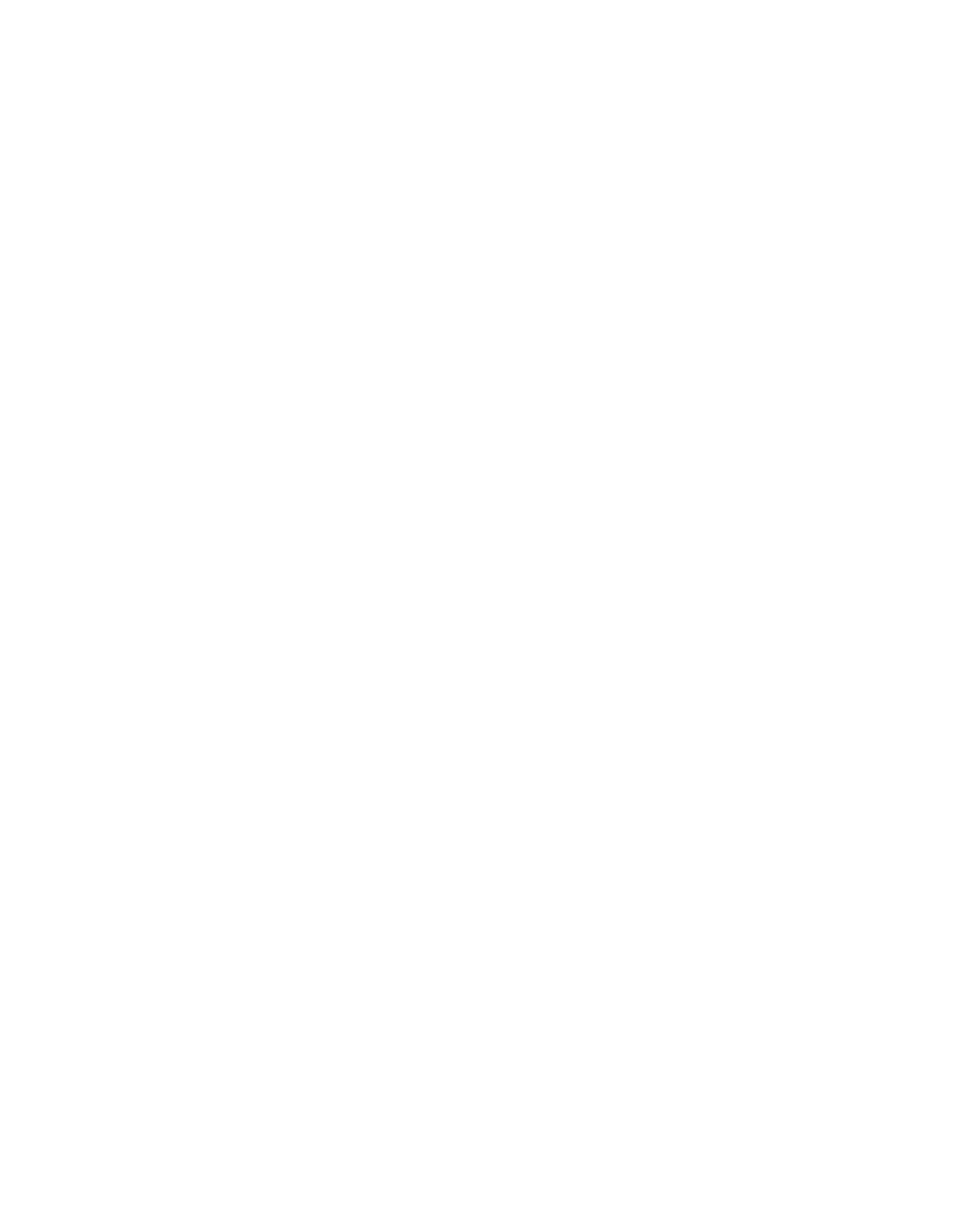## REVISOR'S NOTE

NOTE: In the preparation of the 2015 Colorado Revised Statutes, the Office of Legislative Legal Services has compiled, edited, and arranged the statutes to include changes made at the 2015 Regular Session and in accordance with article 5 of title 2, Colorado Revised Statutes.

Itemized below are the changes made in the 2015 Colorado Revised Statutes under the authority of the Revisor in accordance with section 2-5-103 to "improve the style and clarity of the laws, yet preserve the intent, effect, and meaning of each statutory provision".

- a. **Punctuation.** A uniform system of punctuation was used in the preparation of C.R.S., and the punctuation has been changed accordingly.
- b. **Capitalization.** A uniform system of capitalization was used, and changes were made accordingly.
- c. **Present tense.** Language in the statutes has been changed to the present tense.
- d. **Short title and definition sections.** Language and format in short title and introductory portions of definition sections were standardized.
- e. **Effective date.** References to "the effective date of said section (article/part)" were changed to the actual date when the section (article/part) became effective.
- f. **Provisos.** The term "provided that" was changed to "except that" or "if" to conform to statutory format.
- g. **Grammatical changes.** In some instances, language was rewritten to correct grammar without changing substantive meaning.
- h. **Form Numbering changes.** Changes were made in C.R.S. numbering or in numbering or wording of internal references to conform to C.R.S. numbering system and statutory format.
- i. **"C.R.S. 1973" and "C.R.S." changes.** References to "C.R.S. 1973" or to "C.R.S." were corrected to conform to H.B. No. 1291, 1983 Session. "C.R.S." was added to an internal reference to a provision outside of the title in which the reference appears or deleted from a reference to a provision within a title to conform with standard form.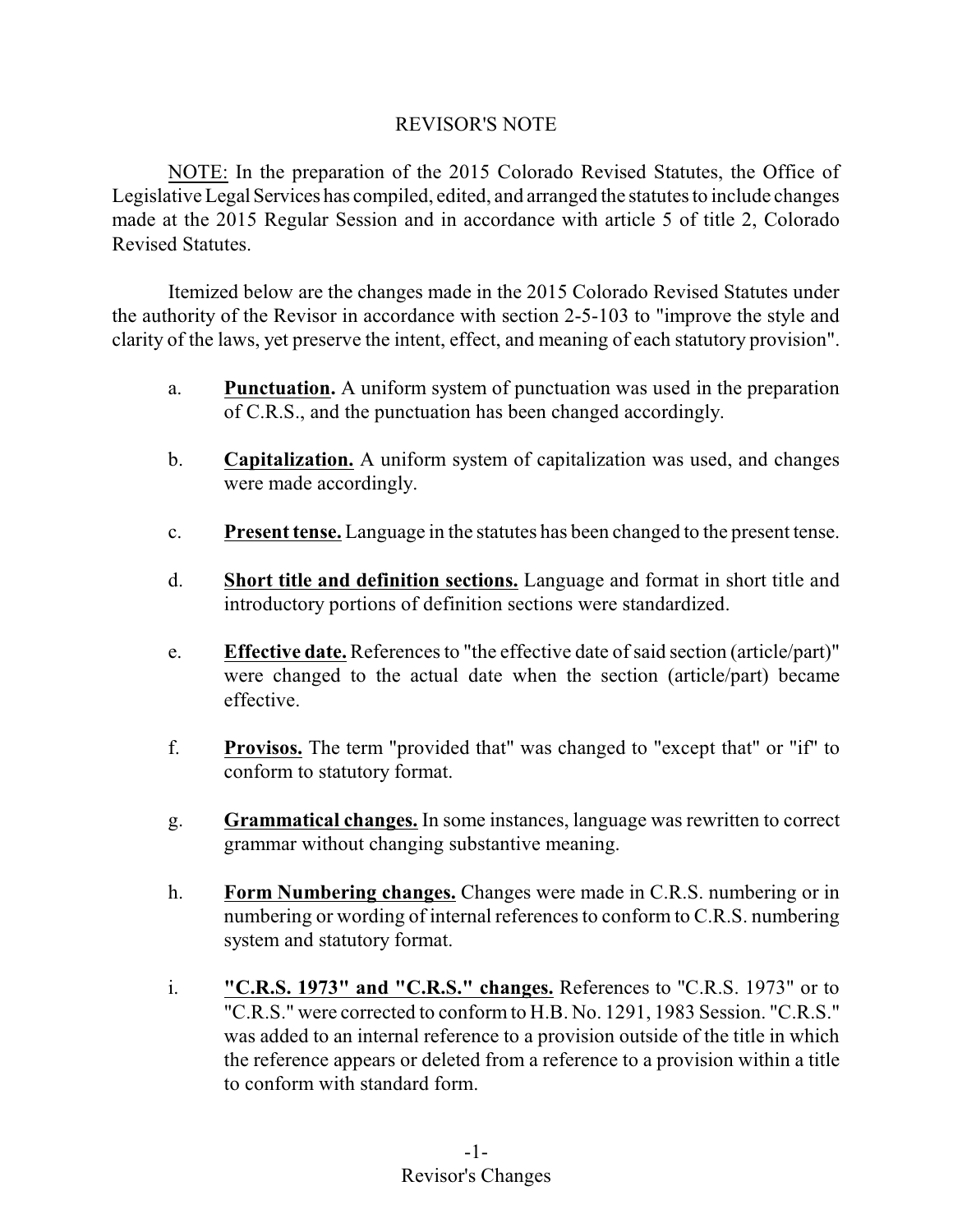- j. **Spelling.** Misspelled words were corrected.
- k. **Move "and" or "or" at the end of a paragraph, subparagraph, sub-subparagraph.** Moved an "and" or "or" to the next to last paragraph, subparagraph, or sub-subparagraph when a paragraph, subparagraph, or sub-subparagraph is added or repealed to conform to statutory format.

## **TITLE 1**

1-4-1002  $(5)(a)$ , changed "of" to "or" in the phrase "certificate of petition" to correct a typo found during legislative research.

## **TITLE 2**

2-3-1203 (3)(ll), Senate Bill 15-210 harmonized with Senate Bill 15-228.

## **TITLE 10**

- 10-11-102 (1) and (1.3), renumbered subsections (1) and (1.3) to put them in alphabetical order to conform to standard C.R.S. format.
- 10-16-104.5 (4), added subsection (4) on revision to reflect the future repeal of this section created by sections 3 and 4 of Senate Bill 15-015.

#### **TITLE 11**

11-51-308 (1)(p), Senate Bill 15-264 harmonized with Senate Bill 15-104.

- 12-38-111.6  $(4.5)(a)(IV)$ , deleted "and" to conform to C.R.S. statutory format.
- 12-47-103 (7.5)(c), House Bill 15-1192 harmonized with House Bill 15-1204.
- 12-47-301 IP(11)(c)(II) and (11)(e)(I), House Bill 15-1192 harmonized with House Bill 15-1204.
- 12-47-421 IP(2) and (2)(a), House Bill 15-1244 harmonized with House Bill 15-1204.
- 12-61-1001 (2), as amended in Senate Bill 15-209, harmonized with House Bill 15-1343 and relocated to subsection (3).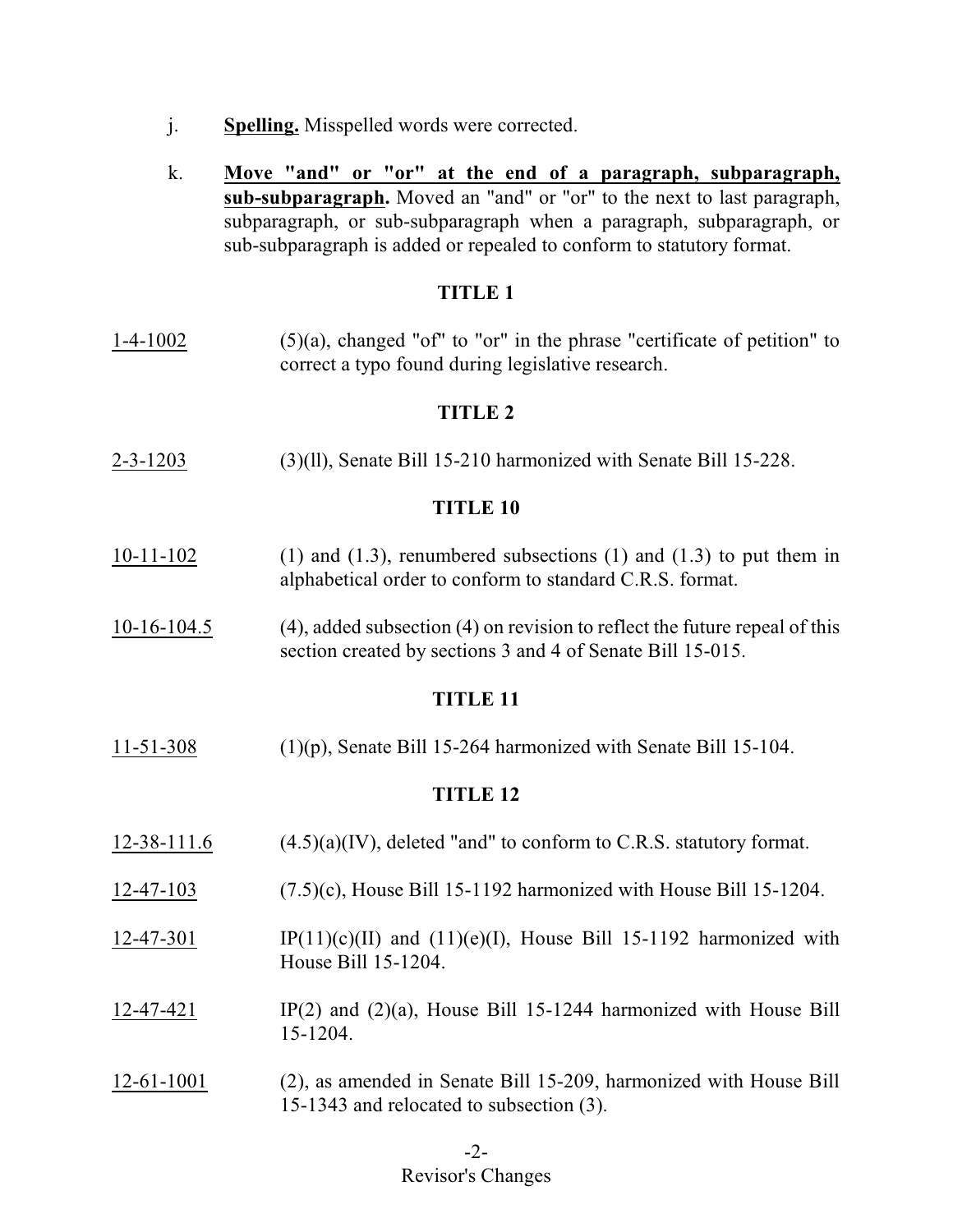$(4)(b)(I)$ , Senate Bill 15-264 superseded by House Bill 15-1343. (8), as amended in Senate Bill 15-209, harmonized with House Bill 15-1343 and relocated to subsection (9).

## **TITLE 18**

18-1.3-501 (1.5)(b), Senate Bill 15-067 harmonized with Senate Bill 15-126.

#### **TITLE 19**

- 19-1-307 (2)(v)(II)(A), (2)(v)(II)(B), and (2)(v)(II)(C) were numbered as  $(2)(v)(II)$ ,  $(2)(v)(III)$ , and  $(2)(v)(IV)$ , respectively, in House Bill 15-1248, but were relettered on revision to conform to standard C.R.S. format.
- 19-3-605 (3)(b), Senate Bill 15-087 harmonized with House Bill 15-1337.

#### **TITLE 22**

- 22-7-1006 (5), section 2 of House Bill 15-1323 harmonized with section 48 of House Bill 15-1323.
- 22-11-204 (4), (4)(a)(I), (4)(b)(I), (4)(c)(I), (5)(a)(I)(F), (5)(b)(I)(F), and  $(5)(c)(I)(F)$ , House Bill 15-1323 harmonized with House Bill 15-1170.
- 22-54-103 IP(1.5)(b)(IV) and (1.5)(b)(IV), House Bill 15-1323 harmonized with Senate Bill 15-264.

#### **TITLE 23**

23-18-302 (9), House Bill 15-1254 superseded by Senate Bill 15-237.

- $24-1-120$  (4)(b), added subparagraph (II) on revision to reflect the future repeal of this paragraph created by sections 4 and 14 of Senate Bill 15-239.
- 24-34-104  $(55)(n)$ , enacted as subsection  $(55)(i)$  in Senate Bill 15-203 but was relettered on revision for ease of location. (57), Senate Bill 15-106 harmonized with Senate Bill 15-102 and Senate Bill 15-104.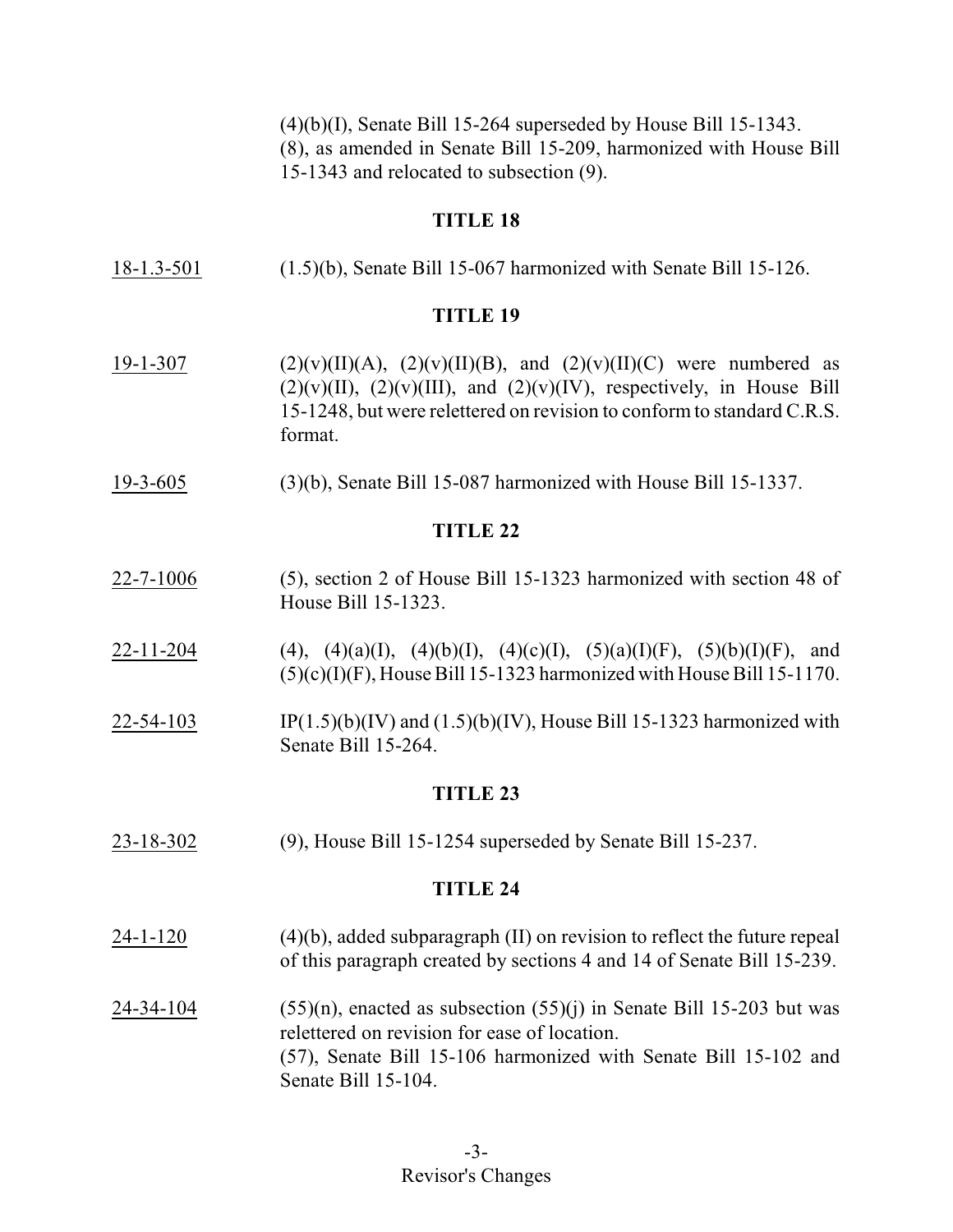- $24-75-111$  (1)(c)(IV)(C), added "or" to the end of the sub-subparagraph to conform to the format of the section.
- 24-75-201.1 (2), Senate Bill 15-251 harmonized with Senate Bill 15-211.
- 24-75-302 IP(2) and (2)(z), Senate Bill 15-170 superseded by Senate Bill 15-250.
- 24-75-402 (5)(ff), changed "this paragraph (ee)" to "this paragraph (ff)" due to the renumbering of this paragraph by correction schedule for Senate Bill 15-1261.  $(5)(gg)$ , changed "this paragraph (ff)" to "this paragraph  $(gg)$ " due to the renumbering of this paragraph by correction schedule for Senate Bill 15-1261.

- 25-1.5-106 (3.8), enacted as subsection (3.7) in House Bill 15-1283 but was renumbered on revision for ease of location.
- 25-1.5-111 (4), added "and" after "Responsive," in the name of the act for the correct name of the act.
- 25-3.5-901 Changed "This act" to "This part 9" to clarify that the "Carol J. Shanaberger Act", is located in part 9 of article 3.5, and not in any other part of article 3.5.
- $25-8-502$  (1.5)(a), changed "subsection  $(1.1)$ " to "subsection  $(1.3)$ " in reference to fees for services performed by the division of administration of the department of public health and environment to correctly reflect where such fees are set out, and changed "subsection (1.3)" to "subsection (1.4)" in reference to all interim fees to correctly reflect where such fees are referenced. (1.6), changed "animal feeding operation fund" to "animal feeding operations fund" for the correct name of the fund.
- 25-21-103 (3)(c), inserted "care" in the name of the "old age pension health and medical care program" to reflect the statutory name of the program as created in section 25.5-2-101.
- $25-27.5-106$  (2)(a.5)(II)(D), changed "Responsible" to "Responsive" in the reference to the "State Measurement for Accountable, Responsive, and Transparent(SMART) Government Act" to reflect the correct name of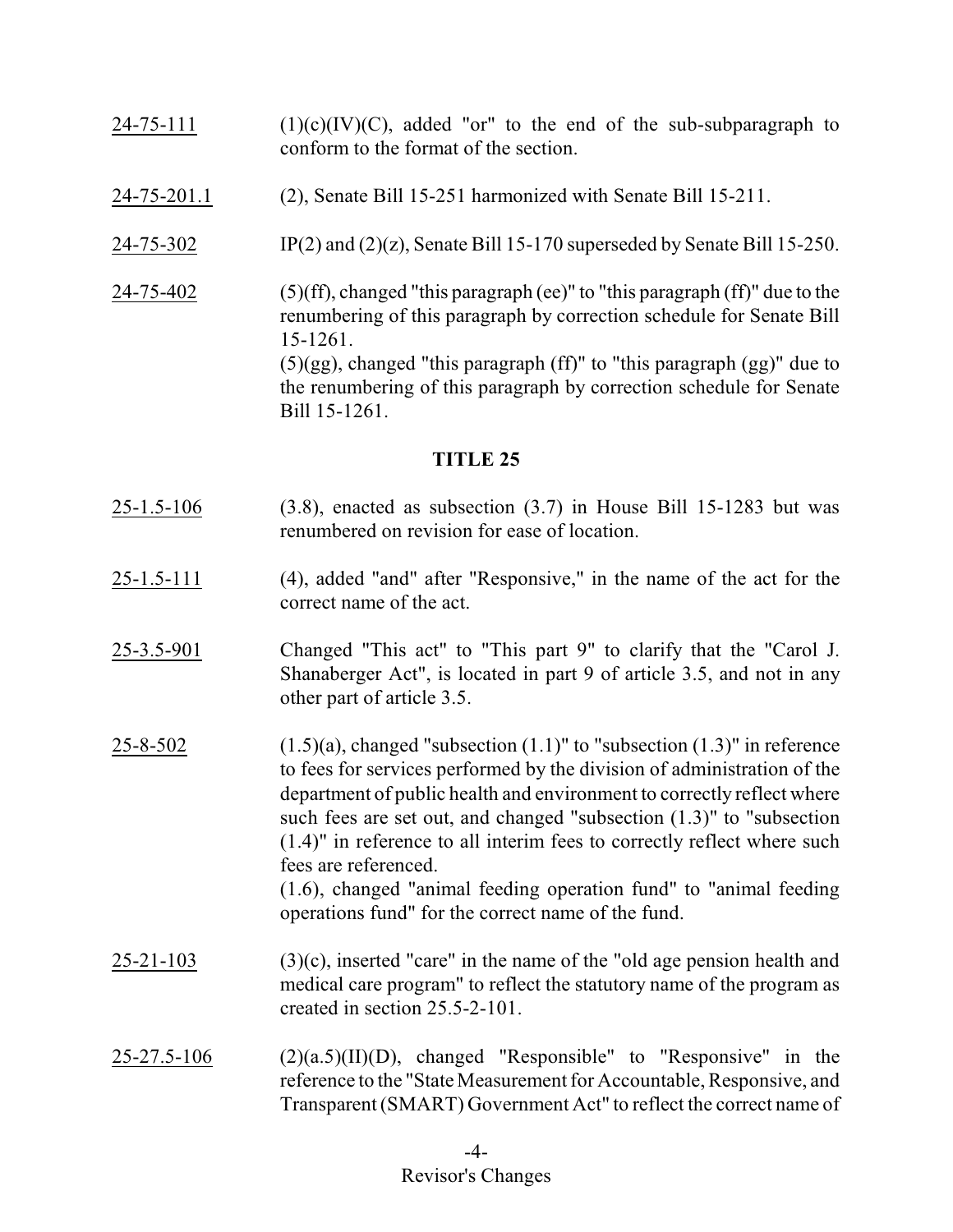the act as created in section 1 of chapter 340, Session Laws of Colorado 2010.

- $25-45-103$  (1)(a)(III), deleted the second occurrence of the phrase "for the terminal illness," that was inadvertently added to the subparagraph in House Bill 14-1281 in the Senate Health and Human Services committee.
- 25-45-107 Replaced "this part 1" with "this article" to correct an internal reference that should say "this article" since there is no part 2 in the article.
- 25-47-102 (2)(c), replaced "department of health" with "department of public health and environment" to correctly reflect the name of the department as created in section 25-1-102.
- 25-47-104 IP(1) and (2), replaced "department of health" with "department of public health and environment" to correctly reflect the name of the department as created in section 25-1-102.
- 25-47-105 Replaced "department of health" with "department of public health and environment" to correctly reflect the name of the department as created in section 25-1-102.

## **TITLE 25.5**

- 25.5-4-401.5 (2)(d), changed "the section" to "this section" to conform to the correct way to reference the section.
- 25.5-6-1402 (1) and (5), added "sec." after "U.S.C." for consistency with the statutory method of citing federal law.

- $26-1-201$  (1)(1) and (1)(p), added subparagraph (II) on revision to reflect the future repeal of these paragraphs created by sections 6 and 14 of Senate Bill 15-239.
- 26-1-603 Renumbered and relettered the entire section to conform to statutory format, and changed the reference in subsection (2)(b) from"paragraph (b)" to "subsection (2)" due to the renumbering and relettering.
- $26-2-122.3$  (1)(b)(I)(A), added "and" before "remain continuously eligible" to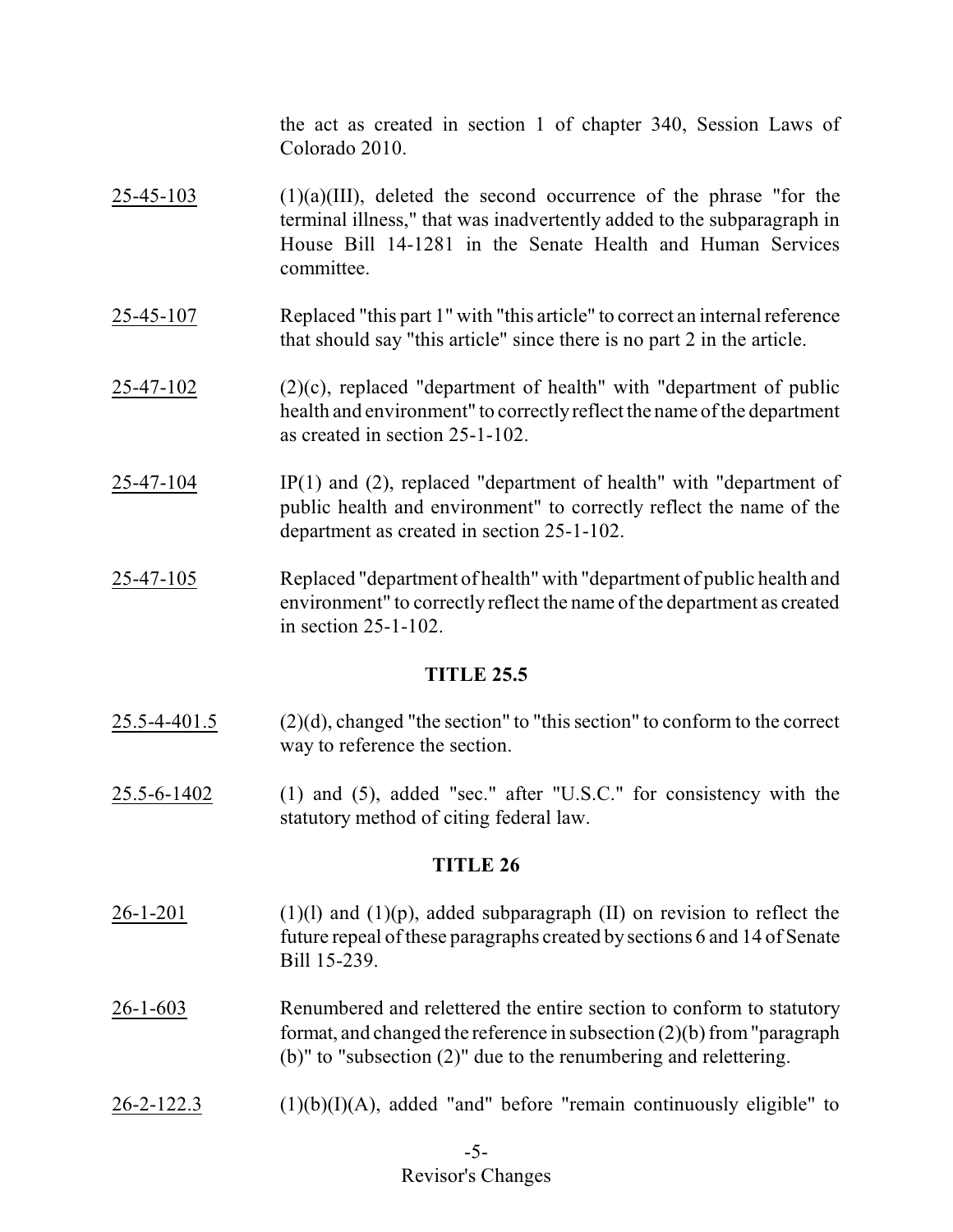accurately reflect the language adopted in House Bill 10-1146 that was inadvertently omitted in the printing of the 2014 Colorado Revised Statutes.

- 26-6-106.3 (8)(a), added "sec." after "U.S.C." for consistency with the statutory method of citing federal law.
- $26-6-107$  (1)(a)(III), added "sec." after "U.S.C." for consistency with the statutory method of citing federal law.
- 26-8-101 Added subsection (2) on revision to reflect the future repeal of this section created by sections 3 and 14 of Senate Bill 15-239.
- 26-8-102 Added subsection (3) on revision to reflect the future repeal of this section created by sections 3 and 14 of Senate Bill 15-239.
- 26-8-103 Added subsection (2) on revision to reflect the future repeal of this section created by sections 3 and 14 of Senate Bill 15-239.
- 26-8-104 Added subsection (2) on revision to reflect the future repeal of this section created by sections 3 and 14 of Senate Bill 15-239.
- 26-8-105 Added subsection (6) on revision to reflect the future repeal of this section created by sections 3 and 14 of Senate Bill 15-239.
- 26-8-106 Added subsection (2) on revision to reflect the future repeal of this section created by sections 3 and 14 of Senate Bill 15-239.
- 26-8.1-102 IP(6), (6)(a), (6)(b), and (6)(c), changed "individual with:" to "individual:" in the introductory portion and made grammatical conforming changes to the paragraphs following the introductory portion in order to correct errors to the language that occurred in a second reading amendment to Senate Bill 15-240.
- 26-8.5-108 Entire section added on revision to reflect the future repeal of this article created by sections 3 and 14 of Senate Bill 15-239.

# **TITLE 27**

27-10.5-801 (4), added by revision to reflect the future repeal of this section created by sections 7 and 14 of Senate Bill 15-239.